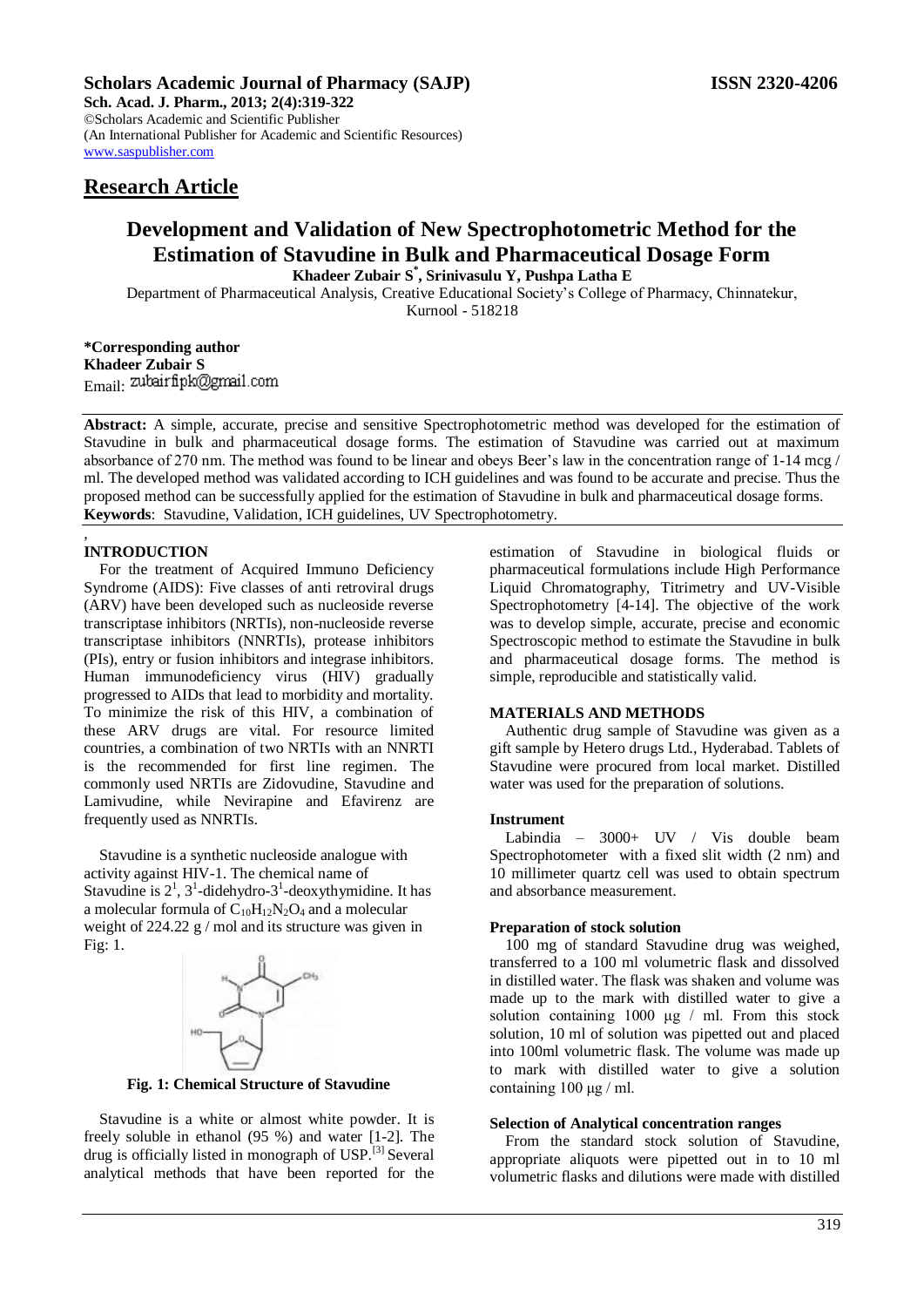water to obtain working standard solutions of concentrations from  $1 - 14 \mu g / m$ . Absorbance for these solutions were measured at 270 nm and shown in Fig 2. For the standard solution analytical concentration range was found to be 1- 14  $\mu$ g / ml and those values were reported in Table: 1.

Appropriate volume of aliquots from standard Stavudine stock solutions were transferred to different volumetric flasks of 10 ml capacity. The volume was adjusted to the mark with distilled water to obtain concentrations of 1, 2, 3, 4, 5, 6, 8, 10, 12 and 14 μg / ml. Absorbance spectra of each solution against distilled water as blank were measured at 270 nm and the graphs of absorbance against concentration was plotted and are shown in Fig 3. The regression equation and correlation coefficient was determined.

### **Preparation of sample solution**

Twenty tablets of Stavudine were taken and the powder equivalent to 100 mg of Stavudine was accurately weighed and transferred to volumetric flask of 100 ml capacity containing 25 ml of the distilled water and sonicated for 5 min. The flask was shaken and volume was made up to the mark with water to give a solution of 1000 μg / ml. The above solution was centrifuged at 2000 rpm for 10 minutes and carefully filtered through Whatmann filter paper (No. 41). From this solution, 10ml was taken and diluted to 100 ml with distilled water to give a solution of 100 μg / ml and used for the estimation of Stavudine. To examine the absence of either positive or negative interference of excipients used in formulation, recovery studies were carried out.

Accuracy was determined by recovery studies. The recovery studies were carried out by adding the known amount of Standard Stavudine drug to the sample solution of the capsules. Precision for assay were determined by repeatability, interday, intraday precision for drug (each in three replicate). Ruggedness studies were carried out by changing the analysts.

## **Limits of detection (LOD) and limits of quantitation (LOQ)**

The LOD and LOQ of Stavudine are determined by using calibration standards. Value of LOD is determined by using the formula: 3.3ơ/S And the value of LOQ is determined by: 10ơ/S , where 'ơ ' is the standard deviation of the y intercept of the regression equation and **'S'** is the slope of calibration curve.

### **RESULTS AND DISCUSSION**

|  | Table 1: Results of calibration curve at 270 nm for Stavudine by UV Spectroscopy |  |  |  |  |
|--|----------------------------------------------------------------------------------|--|--|--|--|
|  |                                                                                  |  |  |  |  |

| Sl. No. | Conc. $(\text{mcg}/\text{ml})$ | Absorbance at 270 nm |
|---------|--------------------------------|----------------------|
|         |                                | 0.048                |
| 2       | 2                              | 0.086                |
| 3       | 3                              | 0.133                |
|         |                                | 0.175                |
| 5       |                                | 0.197                |
| 6       |                                | 0.242                |
|         | 8                              | 0.308                |
| 8       | 10                             | 0.372                |
| 9       | 12                             | 0.452                |
| 10      | 14                             | 0.528                |



**Fig: 2 Spectra of Stavudine at 270 nm Fig. 3: Calibration curve of Stavudine**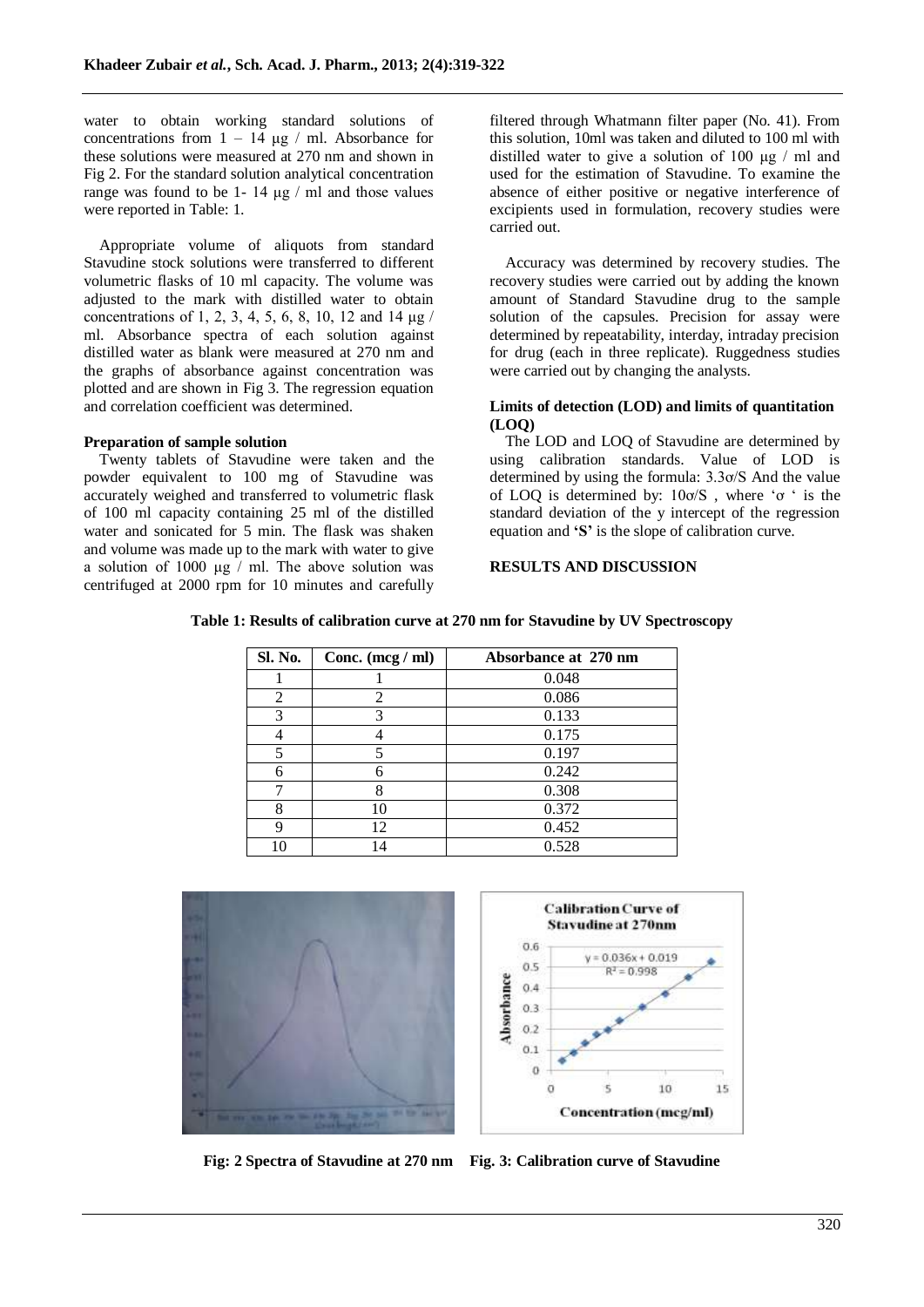| <b>Parameter</b>                                                    | <b>UV</b> method      |
|---------------------------------------------------------------------|-----------------------|
| $\lambda_{\text{max}}$ (nm)                                         | 270                   |
| Beer's law limits (mcg/ml)                                          | $1 - 14$              |
| Sandell's sensitivity (mcg/cm <sup>2</sup> -0.001 absorbance units) | 0.0271                |
| Regression equation $(Y^*)$                                         | $Y = 0.0036X + 0.019$ |
| Slope $(b)$                                                         | 0.0036                |
| Intercept $(a)$                                                     | $+0.019$              |
| Correlation coefficient( $r^2$ )                                    | 0.998                 |
| % $RSD**$                                                           | $< 2\%$               |
| Limit of detection (mcg/ml)                                         | 0.129                 |
| Limit of quantitation $(mcg/ml)$                                    | 0.392                 |

# **Table 2: Shows Optical Characteristics of Stavudine**

\*Y=bX + a where X is the concentration of Stavudine in mcg/ml and Y is the absorbance at the respective  $\lambda_{\text{max}}$ . \*\*Average of six determinations.

## **Table 3: Assay of Stavudine formulation**

| Sl. No. | <b>Formulation</b> | Label claimed<br>(mg/tab) | Amount found $(mg)$ $(n=3)$<br>Mean $\pm$ SD | Assay  | $%$ RSD |
|---------|--------------------|---------------------------|----------------------------------------------|--------|---------|
|         | Virostav           | 30                        | $30.003 \pm 0.055$                           | 97.51% | .088    |

| Table: 4 Determination of Accuracy results for Stavudine at 270 nm |  |  |  |  |
|--------------------------------------------------------------------|--|--|--|--|
|--------------------------------------------------------------------|--|--|--|--|

| <b>Brand name</b> | <b>Amount of</b><br>sample<br>(mcg/ml) | <b>Amount</b> of<br>drug added<br>(mcg/ml) | Amount<br><b>Recovered</b> | % Recovery $\pm$ SD <sup>**</sup> |
|-------------------|----------------------------------------|--------------------------------------------|----------------------------|-----------------------------------|
| <b>Virostav</b>   | 10                                     |                                            | 17.96                      | $99.77 \pm 0.14$                  |
| <b>Virostav</b>   | 10                                     |                                            | 19.96                      | $99.83 \pm 0.54$                  |
| Virostav          | 10<br>.                                |                                            | 21.80                      | $99.11 \pm 0.46$                  |

\*\*Average of six determinations.

### **Table: 5 Determination of Precision results for Stavudine at 270 nm**

| Conc.<br>(mcg / ml)                              | <b>Inter-day Absorbance</b><br>$Mean \pm SD^{**}$ | $%$ RSD | <b>Intra-day Absorbance</b><br>Mean $\pm$ SD <sup>**</sup> | $%$ RSD |  |  |
|--------------------------------------------------|---------------------------------------------------|---------|------------------------------------------------------------|---------|--|--|
| LOC (2mcg/ml)                                    | $0.247 \pm 0.0035$                                | 1.41    | $0.085 \pm 0.001414$                                       | 1.656   |  |  |
| $MQC$ (6mcg/ml)                                  | $0.532 \pm 0.00189$                               | 0.35    | $0.248 \pm 0.00208$                                        | 0.39    |  |  |
| $HQC$ (14 $mcg/ml$ )                             | $0.822 \pm 0.00216$                               | 0.26    | $0.823 \pm 0.00217$                                        | 0.26    |  |  |
| $***$ $\lambda$ roughed of $air$ determinations. |                                                   |         |                                                            |         |  |  |

\*\*Average of six determinations.

The absorption spectral analysis shows the  $\lambda_{\text{max}}$  of Stavudine at 270 nm. The calibration curve was obtained for a series of concentration in the range of 1- 14 mcg/ml. It was found to be linear and hence, suitable for the estimation of the drug. The slope, intercept, correlation coefficient and optical characteristics are summarized in Table 2. Regression analysis of Beer's law plot revealed a good correlation. The effects of various excipients generally present in the tablet dosage form of Stavudine were investigated. The results indicated that they did not interfere in the assay in amounts far in excess of their normal occurrence in it. The proposed method was validated as per the ICH guidelines [15]. The precision was measured in terms of repeatability, which was determined by sufficient number of aliquots of a homogenous sample. The % RSD was found to be within the limits. This showed that the precision of the method is satisfactory. The

recovery technique was performed to study the accuracy and reproducibility of the proposed method. For this, known quantities of the Stavudine solution was mixed with definite amounts of pre-analyzed formulations and the mixtures were analyzed. The total amount of Stavudine was determined by using the proposed methods and the amount of added drug was calculated by the difference. The % RSD was less than  $\pm$  2.0. This showed that the recoveries of Stavudine by the proposed methods are satisfactory and the results are shown in Table 3 & 4. Limit of detection (LOD) and Limit of quantitation (LOQ) were determined by the proposed method. Thus it can be concluded that the methods developed in the present investigation are simple, sensitive, accurate, rapid and precise. Hence, the above said method can be successfully applied for the estimation of Stavudine in pharmaceutical dosage form.